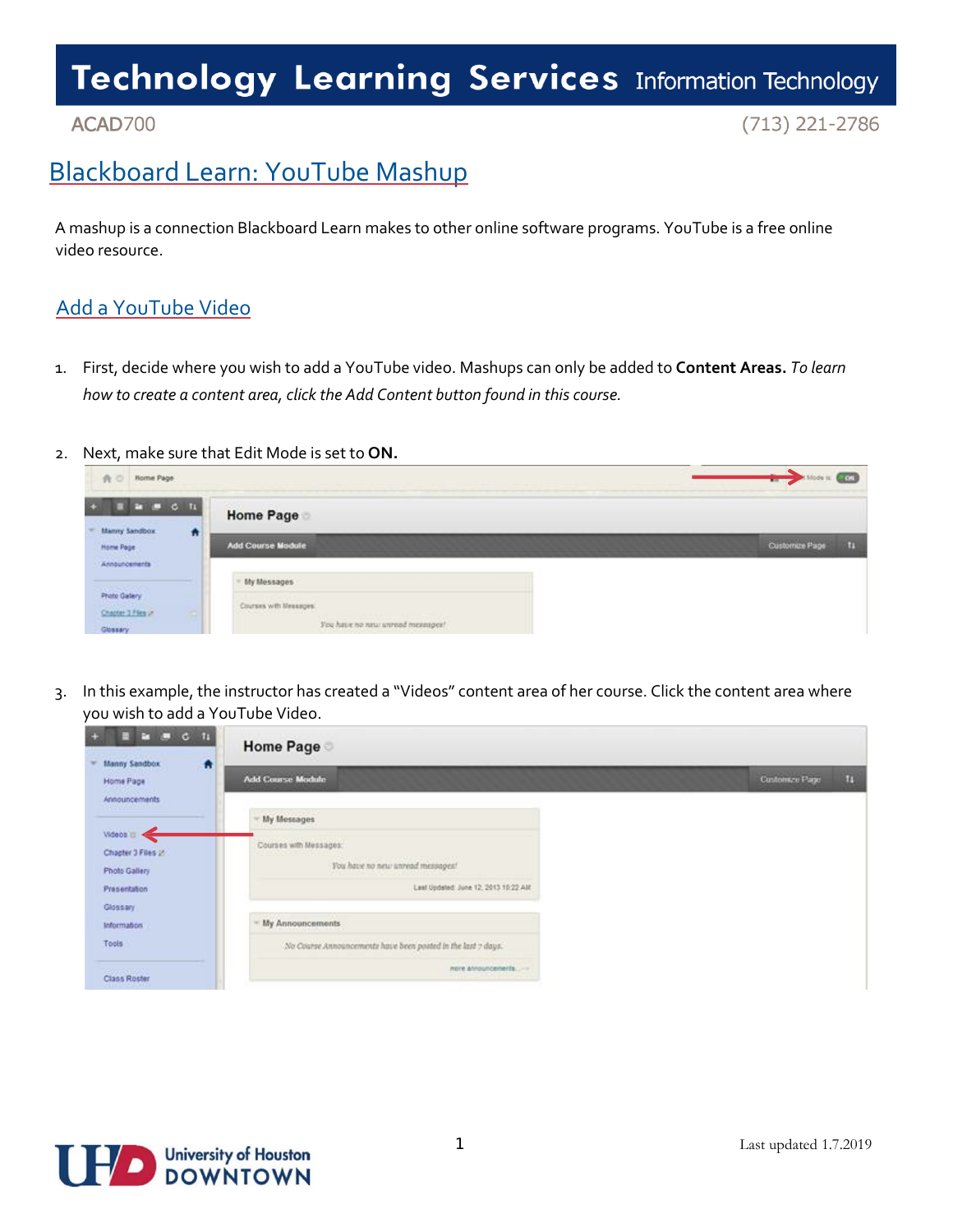ACAD700

 $(713)$  221-2786

4. In the content area, click the **Build Content** button. In the drop-down that appears, find the Mashups area and

#### select **YouTube Video**.



5. You will be taken to an area with a search field. In the following drop-down, you may choose between four search options: all of the words, at least one of the words, without the words and exact phrase.

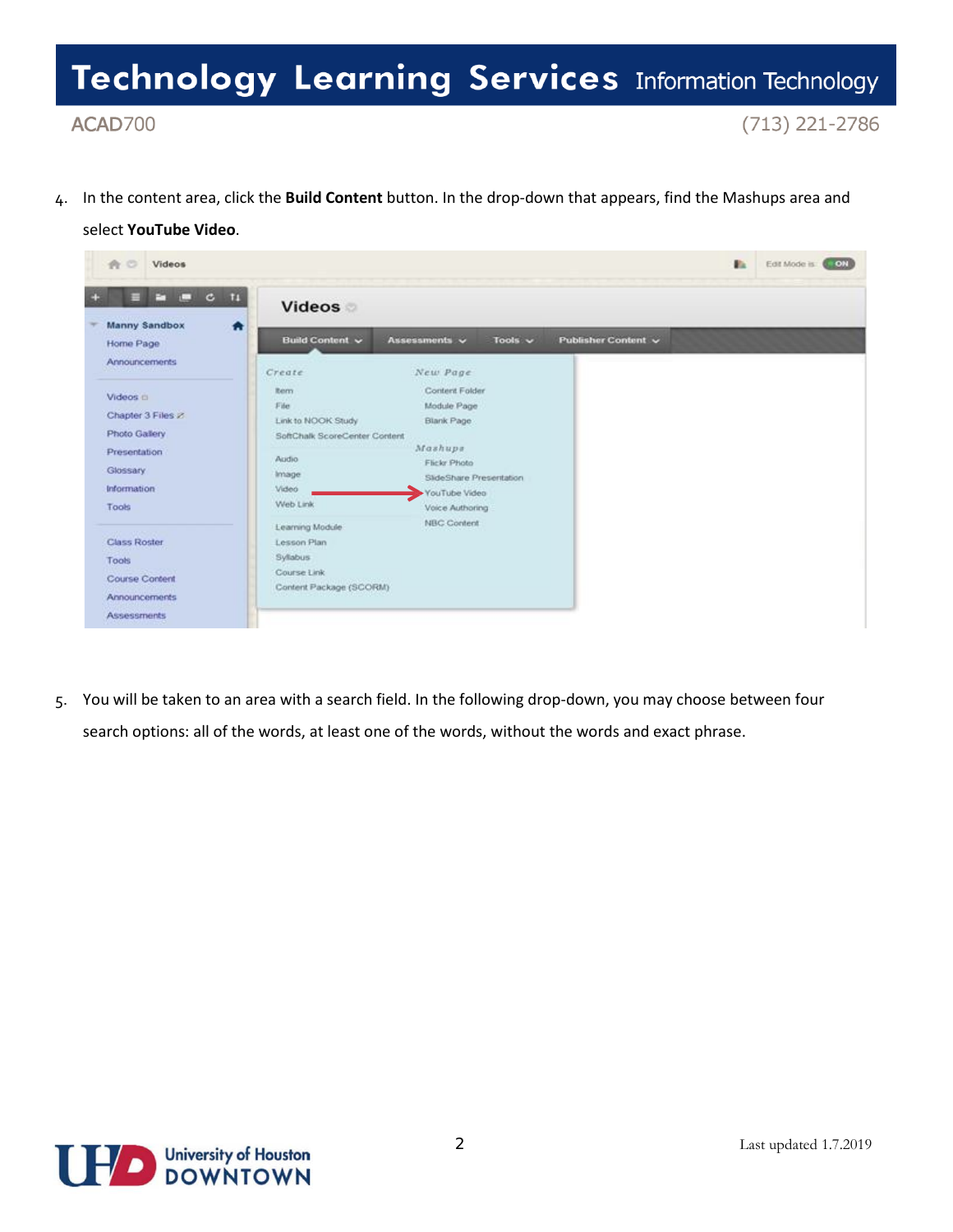### ACAD700

 $(713)$  221-2786

| Ndeos > Add YouTube Video > Search for a YouTube Video                             | E.                                                                                                                                                                                     | ESTROCH COD           |
|------------------------------------------------------------------------------------|----------------------------------------------------------------------------------------------------------------------------------------------------------------------------------------|-----------------------|
| .<br><b>Manny Sandbox</b><br>$\bullet$<br>Home Page                                | Search for a YouTube Video<br>Enter search information below. Click Go to view the results. The order of search results is determined by YouTube.                                      | Powered by<br>You Lub |
| Announcements<br>2012/2010<br>Videos<br>Chapter 3 Files 25<br><b>Photo Gallery</b> | $\left  \bullet \right $ Go<br>Search<br>All of the words<br>anguage   Any Language<br>۰<br>All of the words.<br>At least one of the words:<br>Without the words<br><b>Mact Phrane</b> |                       |
| <b>Presentation</b><br>Glossary<br><b>Information</b><br><b>COMPANY</b><br>Tools   |                                                                                                                                                                                        |                       |
| <b>STEPHENOM</b><br>Class Roster<br><b>Contract Contract</b><br>Tools              |                                                                                                                                                                                        |                       |

6. Type in your search word or phrase, select the search criteria, and click

| <b>Search for a YouTube Video</b>                                                                                   |                  |         |                  | <b>You Tube</b> |
|---------------------------------------------------------------------------------------------------------------------|------------------|---------|------------------|-----------------|
| Enter search information below. Click Go to view the results. The order of search results is determined by YouTube. |                  |         |                  |                 |
|                                                                                                                     |                  |         |                  |                 |
|                                                                                                                     |                  |         |                  |                 |
|                                                                                                                     |                  |         |                  |                 |
| Search computer training                                                                                            | All of the words | $\cdot$ | Language English | Ga<br>i w F     |

7. YouTube will return a list of video results, each with a thumbnail. To preview a video, click its **Preview** button.

To use the video in your content area, click its **Select** button.

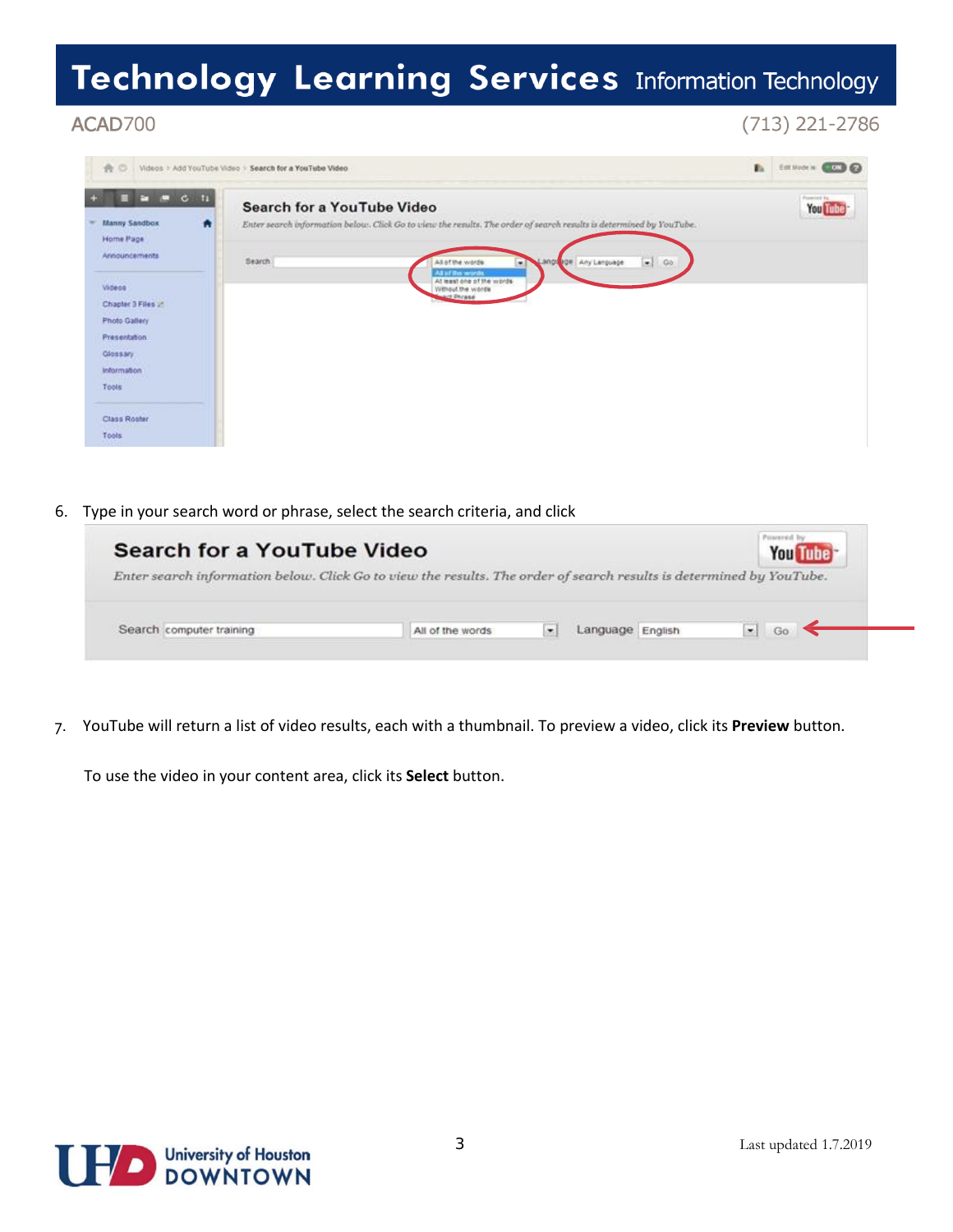### ACAD700

### $(713)$  221-2786

|                                                                                                 | <b>Computer Training Course</b><br><b>Duration: (2:56)</b><br>User: beyourownit Added: 10/21/09<br>YouTube Rating: 4.6190476 of 5 stars - 21 Votes View Count: 10409 |
|-------------------------------------------------------------------------------------------------|----------------------------------------------------------------------------------------------------------------------------------------------------------------------|
|                                                                                                 | YouTube URL: http://www.youtube.com/watch?v=mOdfUPfXAgw                                                                                                              |
| Preview                                                                                         | http://www.beyourownit.com/training-program.html -Take advantage of our 33 lesson free online computer<br>training course. We deliver new lessons to you each an     |
| Select                                                                                          |                                                                                                                                                                      |
|                                                                                                 | Computer: Basic computer skills course: Video Training (1 of 24)                                                                                                     |
|                                                                                                 | <b>Duration: (6:29)</b>                                                                                                                                              |
|                                                                                                 | User: 55bankstud Added: 1/20/09                                                                                                                                      |
|                                                                                                 | YouTube Rating: 4.5555553 of 5 stars - 63 Votes View Count: 51490<br>YouTube URL: http://www.youtube.com/watch?v=Apdkb8zx47w                                         |
| dictionalizer                                                                                   | http://www.TechnophobicsAnonymous.net Enjoy these Video Tutorials on Basic Computer skills. Improve                                                                  |
| Preview                                                                                         | your productivity, your skills AND your confidence! Perfe                                                                                                            |
| Select                                                                                          |                                                                                                                                                                      |
|                                                                                                 |                                                                                                                                                                      |
|                                                                                                 | A+ Computer Repair Training Course - Hardware - Lesson 1-2                                                                                                           |
| The Motherboard<br><b>War bruizi ai surine beach</b>                                            | Duration: (9.21)                                                                                                                                                     |
| Fundation CFR, marketing city,<br>a Widel Education                                             | User: frenchge Added: 8/18/09                                                                                                                                        |
| <b>Processing, Sergeron's shorage</b><br>Fate-baro directorial<br>a \$3 conveniences acts (310) | YouTube Rating: 4.7375 of 5 stars - 80 Votes View Count: 73483<br>YouTube URL: http://www.youtube.com/watch?v=Hg0S0LZKkGI                                            |
| · Pelaterian Ede postales<br>Eargeste News Training Nacion                                      | Hardware Lesson 1-2. This segment discusses the motherboard, chipsets, hard drive, RAM, and some                                                                     |
| Preview                                                                                         | other I/O devices                                                                                                                                                    |
|                                                                                                 |                                                                                                                                                                      |

8. When you click Preview the video will appear and you may click the "Play" button to watch it.

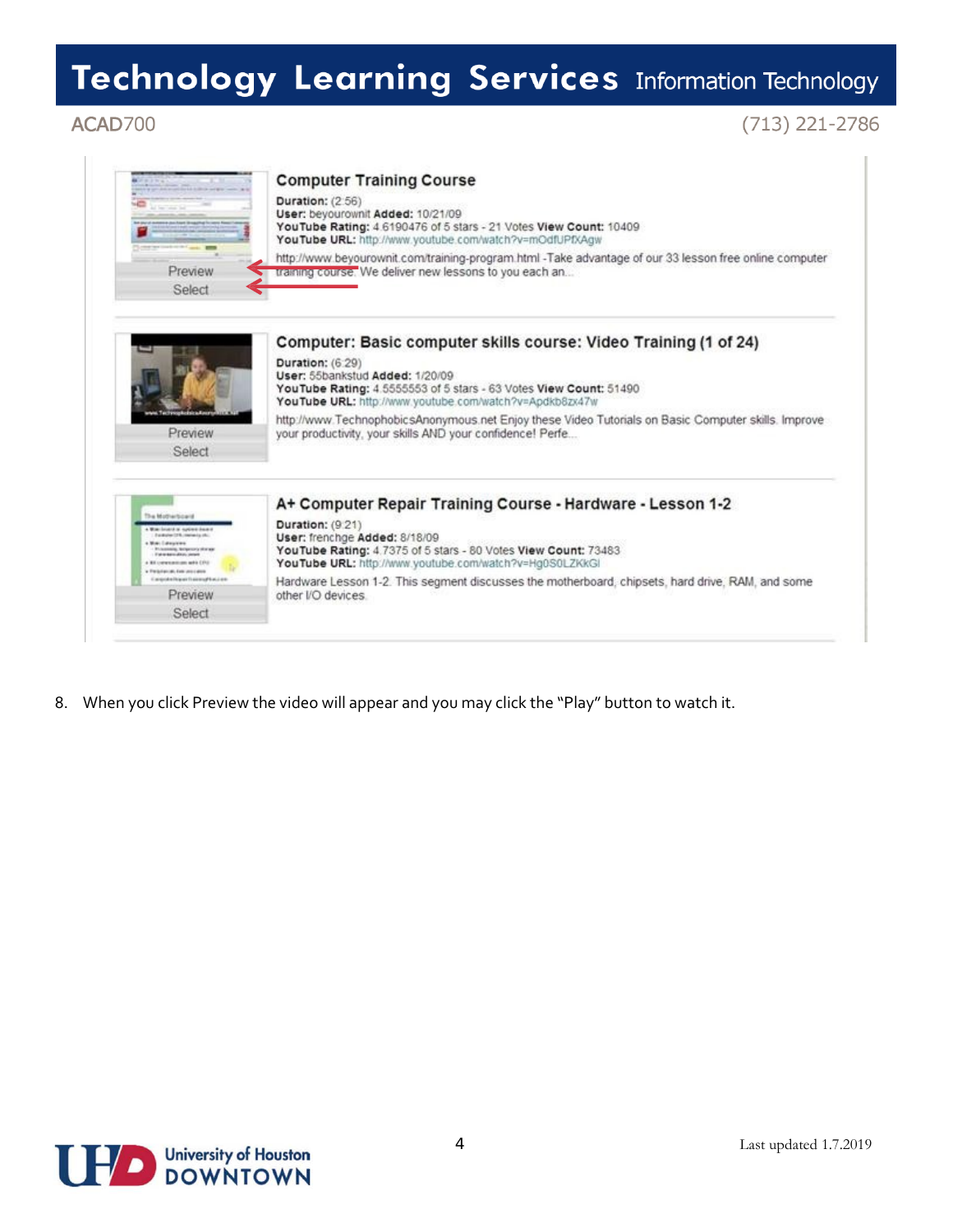#### ACAD700

### $(713)$  221-2786



9. Once you click "Select" on a video, you will then give it a **name** and **description** (optional).

| ÷<br>Indicates a required field.                                                                                                                                                        | <b>Submit</b><br>Back<br>Preview |
|-----------------------------------------------------------------------------------------------------------------------------------------------------------------------------------------|----------------------------------|
| Add YouTube Content to Course                                                                                                                                                           |                                  |
| * Name Computer Training Course                                                                                                                                                         |                                  |
| Color of Name Black                                                                                                                                                                     |                                  |
| Duration: (2:56)<br>User: beyourownit - Added: 10/21/09<br>$\sim$                                                                                                                       |                                  |
| YouTube URL: http://www.youtube.com/watch?v=mOdfUPfXAgw                                                                                                                                 |                                  |
| Description                                                                                                                                                                             |                                  |
| $\begin{array}{c} \bullet \\ \bullet \end{array} \equiv \cdot \equiv \cdot \; \top \cdot \; \mathscr{P} \cdot \mathscr{Q} \end{array}$<br>$-3(12pt)$<br>T T T T<br>Paragraph -<br>Arial | $i \times z$<br>G                |
| $\Xi \equiv \Xi \equiv \Upsilon \ \Upsilon, \ \ \partial \ \bar{\triangleright} \ \ \P \ \ \P \ - \ - \ \sqcup \ \ \triangleright \ \cdot$<br>三<br>喜<br>XD.<br>$Q$ <b>a</b> $m$         |                                  |
| $f_x$ T $u$ $\circ$ $\odot$ $L$ $\boxplus$ $\boxplus$ $\boxplus$ $\boxplus$ $\boxplus$ $\boxplus$ $\boxplus$ $\boxplus$ $\boxplus$ $m$ $cs$                                             |                                  |

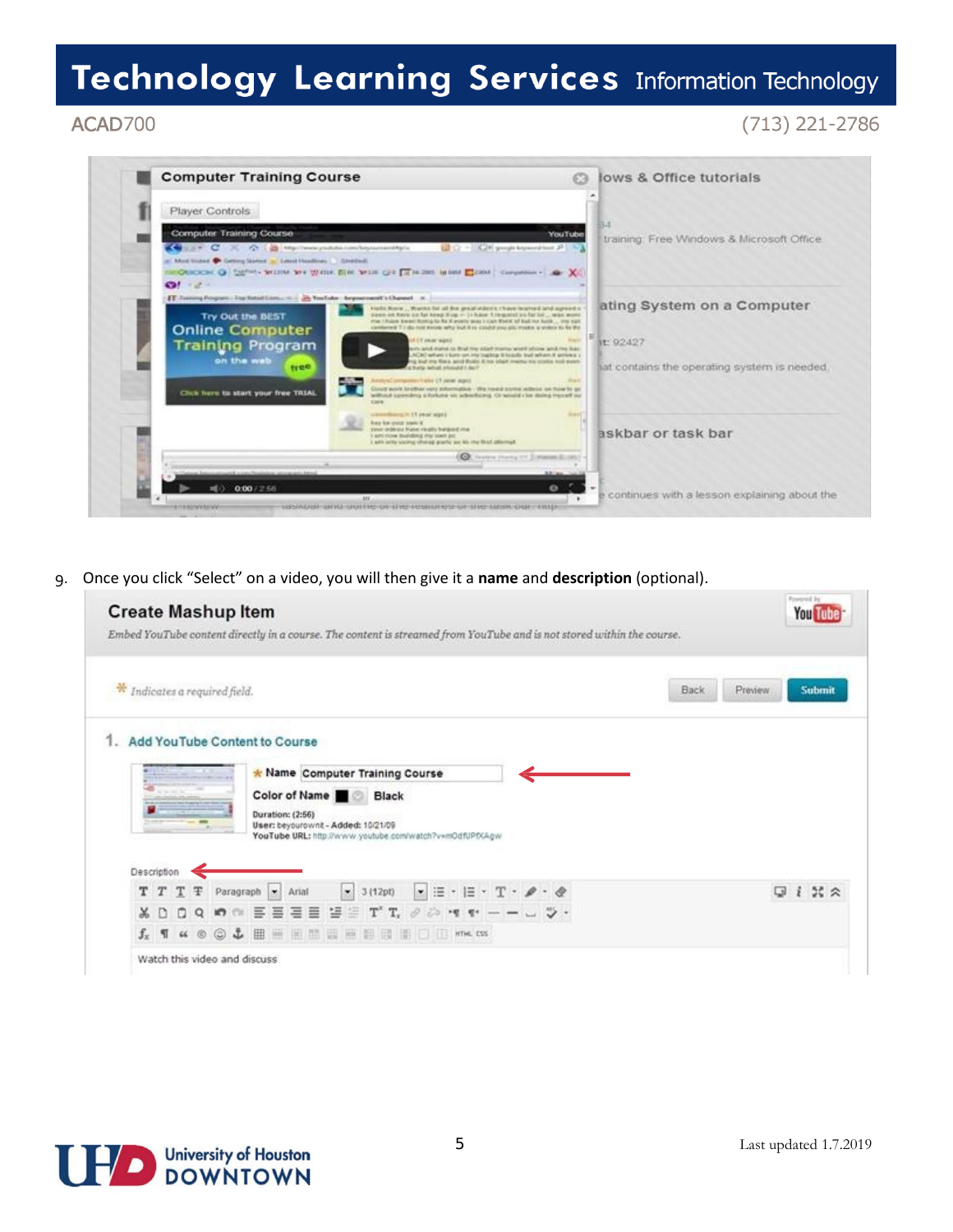ACAD700

 $(713)$  221-2786

10. Scroll down for more options like giving the video a thumbnail, linking to the video or embedding it directly in the page, and whether or not to show YouTube information.

| <b>Mashup Options</b>    |                                                                                                                                                                                                 |
|--------------------------|-------------------------------------------------------------------------------------------------------------------------------------------------------------------------------------------------|
|                          | Show YouTube URL creates a link to the YouTube web site enabling students to browse videos. Show YouTube information displays length of<br>video, name of creator and the date video was added. |
| View                     | $\bullet$<br>Thumbnail<br>Thumbnail will show as full size when the View Link is clicked. Embed Video will show the video player directly in the page.                                          |
| Show YouTube URL         | Yes a No<br>m                                                                                                                                                                                   |
| Show YouTube information | o Yes m No                                                                                                                                                                                      |

Thumbnail, Player, Embed?

Slideshare Information

11. After selecting any attachments, permissions, or date criteria, click Submit.